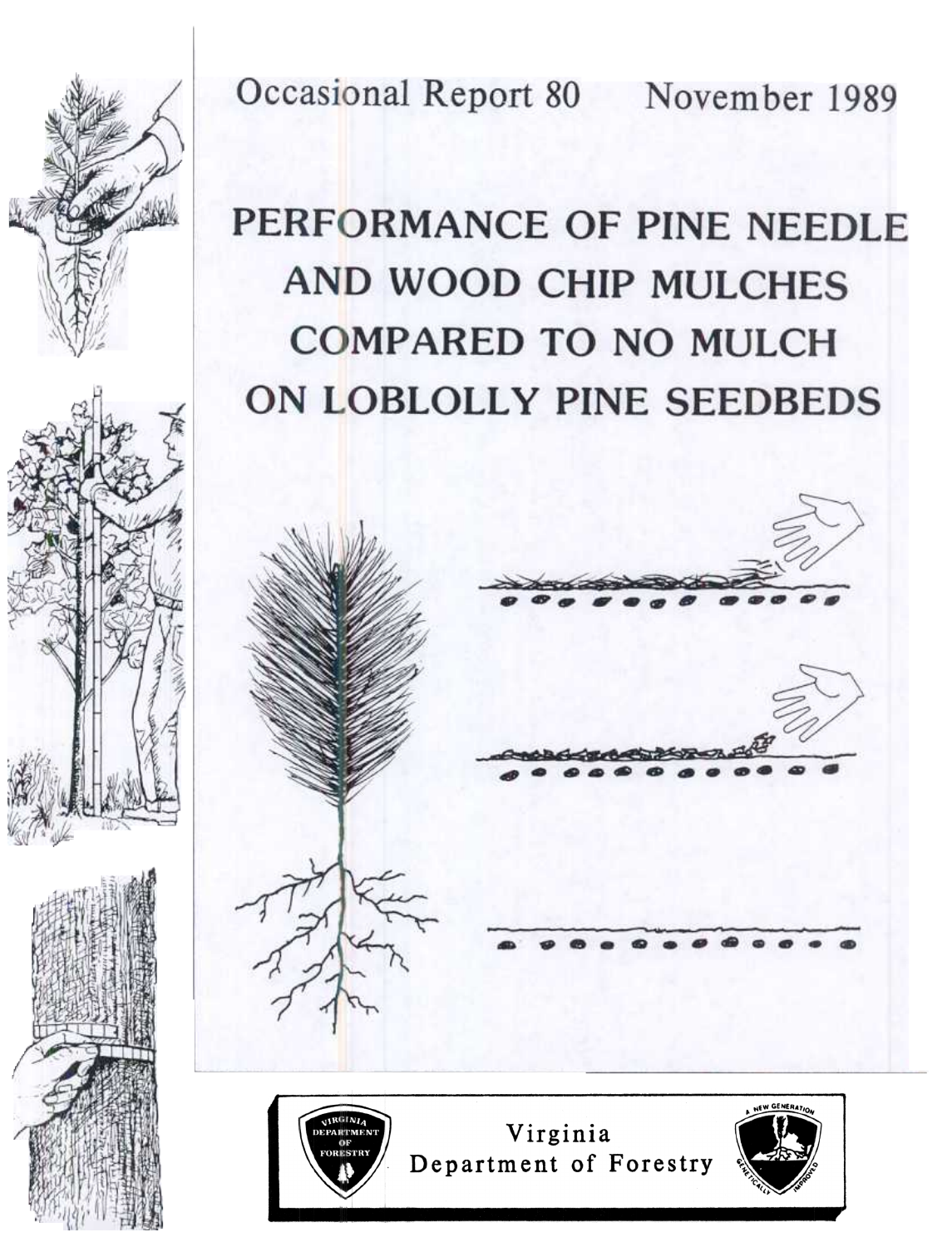## PERFORMANCE OF PINE NEEDLE AND WOOD CHIP MULCHES, COMPARED TO NO MULCH, ON LOBLOLLY PINE SEEDBEDS

By Thomas A. Dierauf and Laurie J. Apgar

#### ABSTRACT

A two-year study compared no mulch with mulches of pine needles or wood chips. Whether mulched or not, seed drilled 1/4 to 1/2 inch deep produced higher stocking than surface sown seed. When seed was drilled, mulches did not improve seedbed stocking, but when used to cover surface sown seed, mulches immensely improved stocking: from 9.5 to 45.6 seedlings per square foot in 1982 and from 5.6 to 37.9 seedlings per square foot in 1983.

### INTRODUCTION

~ 't 1  $\cdot$ 

> Genetically improved loblolly pine seed, especially from advanced generation orchards or tailored clonal mixes, is usually limited in supply. Our organization's operational nursery practice is to drill seed, covering it with soil, but no mulch. One method of stretching this valuable seed supply would be to apply a mulch, if doing so would allow a reduction in seeding rates, while still achieving comparable stocking. Mulching is standard practice at most nurseries in the South.

> Of course, the benefits of mulching would need to be significant in order to justify the added expense, the possible increased risk of damping off, and the potential for decreasing the number of possible lifting days due to slower thawing and drying of the soil in the winter.

> To quantify the effects of mulching on subsequent seedbed stocking, a two-year study was carried out to compare pine needle or wood chip mulches with no mulch, on both surface sown and drilled seed. The study was conducted in sand to loamy sand soils at the New Kent nursery in the Coastal Plain of Virginia.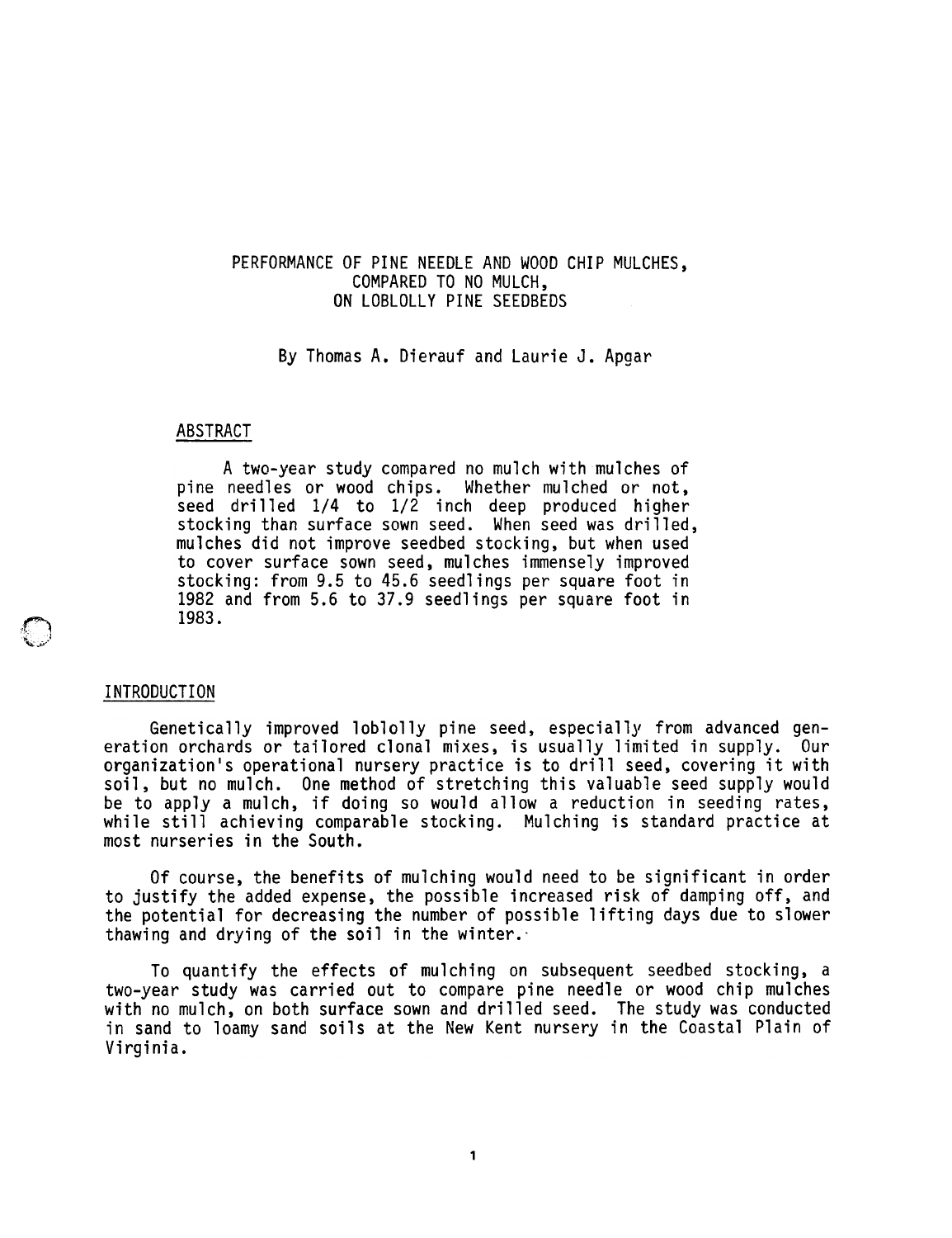#### PROCEDURE

The first year's study also tested several other mulching materials, including net and burlap (which were removed as germination started), as well as a lighter rate of needles and chips. However, only the most promising heavier rates of needles and chips (illustrated in Figure 1) were included in the second year's study. The study was installed on April 30 in 1982 and on April 28 in 1983, using a Whitfield seeder with and without its covering apparatus.

The study was composed of four replications in 1982 and five in 1983, located in a single seedbed each year. The seed was surface sown on half of each replication and, on the other half, the covering apparatus was lowered to cover the seed with 1/4 to 1/2 inch of soil. The mulches were then applied by hand, with one five-foot plot of each mulching treatment randomized within each half of each replication.

Seedbed density was evaluated in the fall by counting four 6-inch wide samples across the bed within each treatment plot. Thus, a total of 8 square feet was sampled in each treatment plot.

The treatments where seed was drilled showed the highest seedbed densities and, because this is our standard operational procedure, only these treatments were selected for outplanting. For outplanting, a six-inch sample across the bed (2 square feet) was lifted from the center of each treatment plot. Proportional numbers from each sample plot were used to make up the planting rows. Each year, 5 replications containing one 20-seedling row of each treatment were outplanted on a Virginia Piedmont site. In 1982, seedlings were lifted on December 17 and planted on December 21. In 1983, seedlings were lifted on December 22 and frozen ground delayed planting until January 27, 1984.

Seedling survival and height were measured annually for three seasons in the field. However, the tract containing the 1983 study was accidently release-sprayed twice with Roundup herbicide during the third season, resulting in severe topkill and some mortality. Therefore, analysis was done using second year data for the 1983 study and third year data for the 1982 study.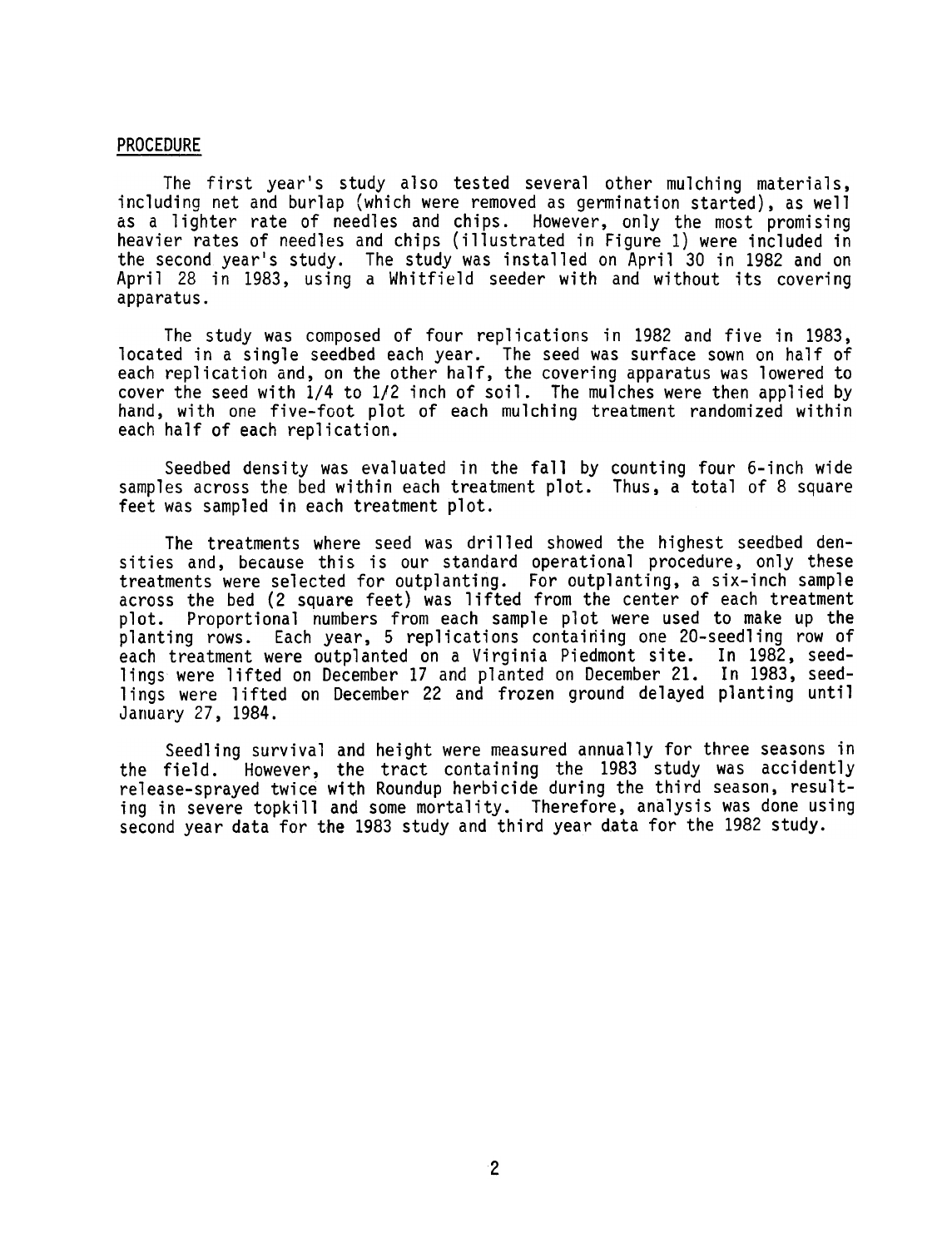

 $\epsilon$ 

 $\mathbb{C}$ 



Wood chip mulch example and the pine needle mulch



Applying wood chip mulch

Figure 1. Illustration of mulch application.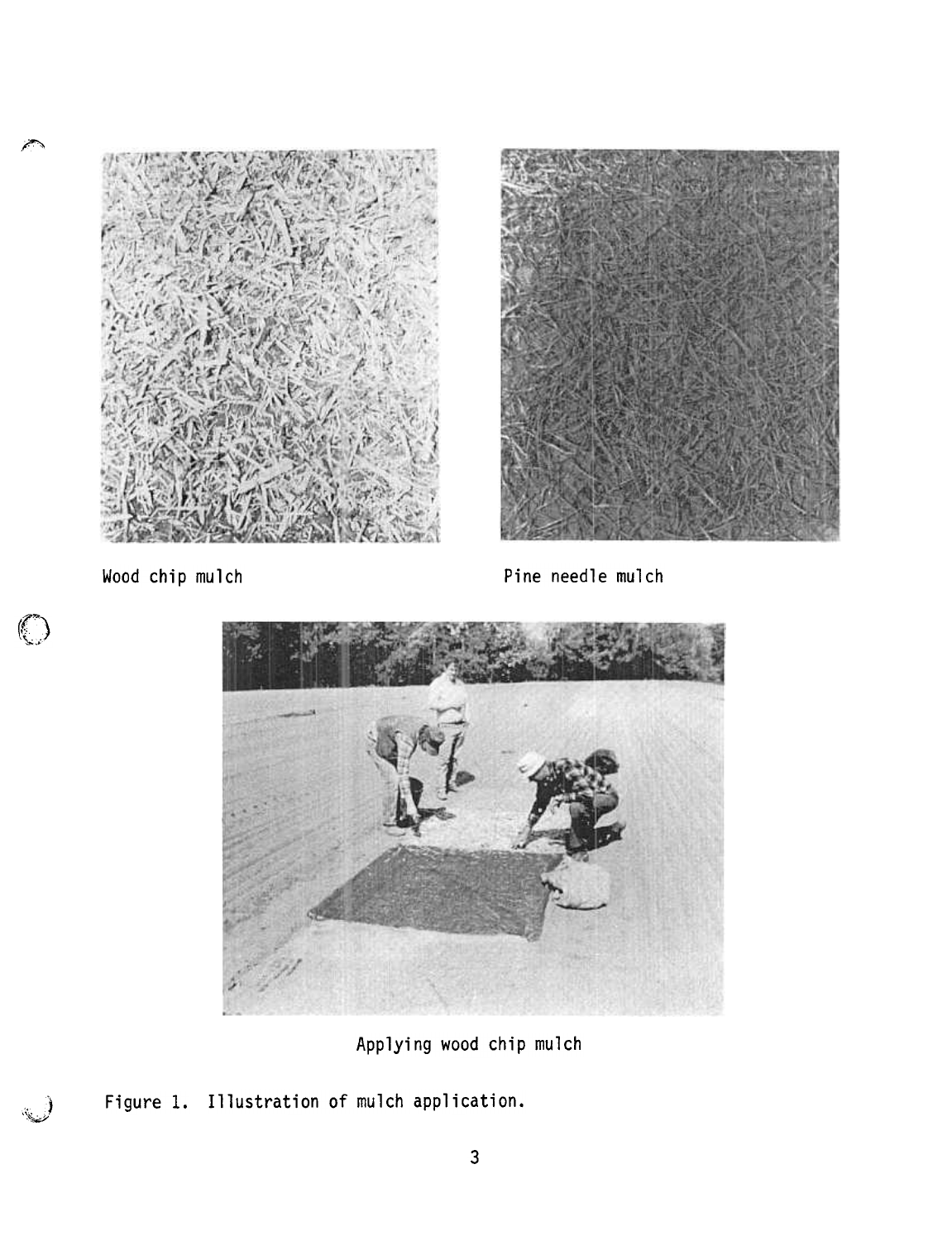## RESULTS AND DISCUSSION

The most striking difference among the six treatments was the extremely poor performance of seed sown on the surface and not mulched 1/ (Table 1 and Figure 2). Mulching was extremely beneficial for seed sown on the surface. Averaging the results for both needles and chips, mulching improved stocking by 36 and 32 seedlings per square foot in 1982 and 1983 respectively.

For seed drilled from 1/4 to 1/2 inch below the surface, mulching did not improve stocking. In 1982, the average for chips was slightly greater than for no mulch (56.8 vs. 55.0), but the difference was far from being statistically significant.1/

When mulch was used, either needles or chips, drilling the seed from 1/4 to 1/2 inch below the surface produced higher stocking than sowing it on the surface, in both years.1/

Mulching did not improve field survival, and there was no significant effect on height after 2 or 3 seasons in the field.2/ Table 2).

1/ Analyses of variance for a split-plot design were performed. In both studies, there was a very strong and highly significant interaction between method of seeding (drilled or surface) and mulching (none, needles, or chips), due almost entirely to the excellent germination of unmulched seed when drilled but very poor germination when sown on the surface. <sub>o</sub>for this interaction, the probability of a larger F was 7.0 x 10 in 1982 and 3.9 x 10 In 1983.

Comparisons among treatments were made using a t test. (Steele and Torrie. 1960. p.235-39). The following are of interest:

Probability of a larger t

- 1. No mulch vs. chips, for drilled seed in 1982 .332
- 2. Drilled vs. surface sown, for mulched seed (needles and chips combined)

1982 .01

$$
1983 \t\t 05
$$

2/ Field survival and height were subjected to analyses of varian Survival percent was first transformed to arc sine percent. Differences among individual treatments were tested using Duncan's New Multiple Range Test. Figures in Table 2 not followed by the same letter are different at the .05 level.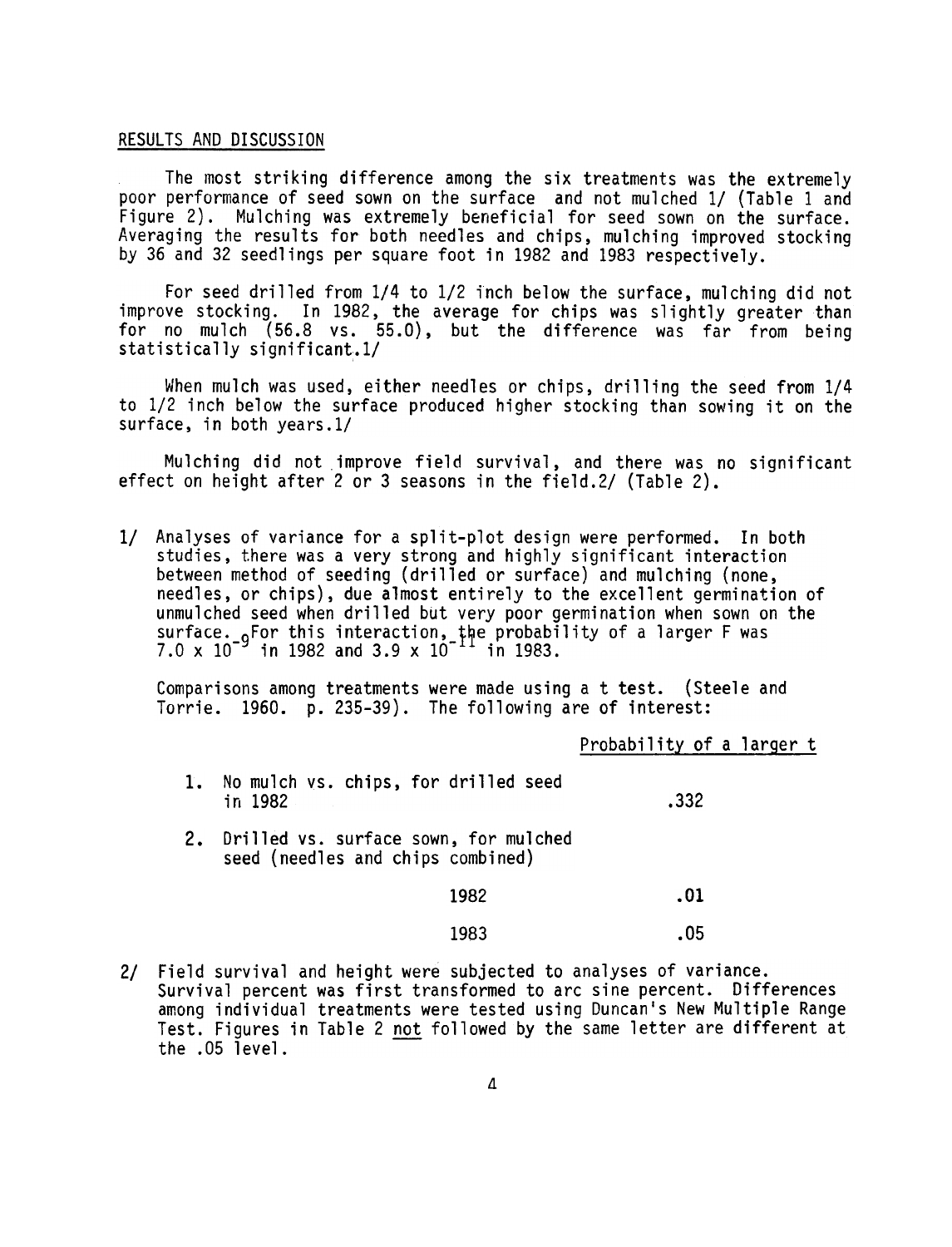| <b>TREATMENT</b> |                                 | <b>YEAR</b>          |                      |
|------------------|---------------------------------|----------------------|----------------------|
|                  |                                 | 1982                 | 1983                 |
| Drilled          | None<br><b>Needles</b><br>Chips | 55.0<br>53.2<br>56.8 | 45.6<br>42.3<br>42.0 |
| Surface<br>Sown  | None<br>Needles<br>Chips        | 9.5<br>41.5<br>49.7  | 5.6<br>38.8<br>36.9  |
| Overall Means    |                                 | 44.3                 | 35.2                 |

 $\hat{I}$  Table 1. Seedbed stocking, in number of seedlings per square foot, average of all replications.





Year